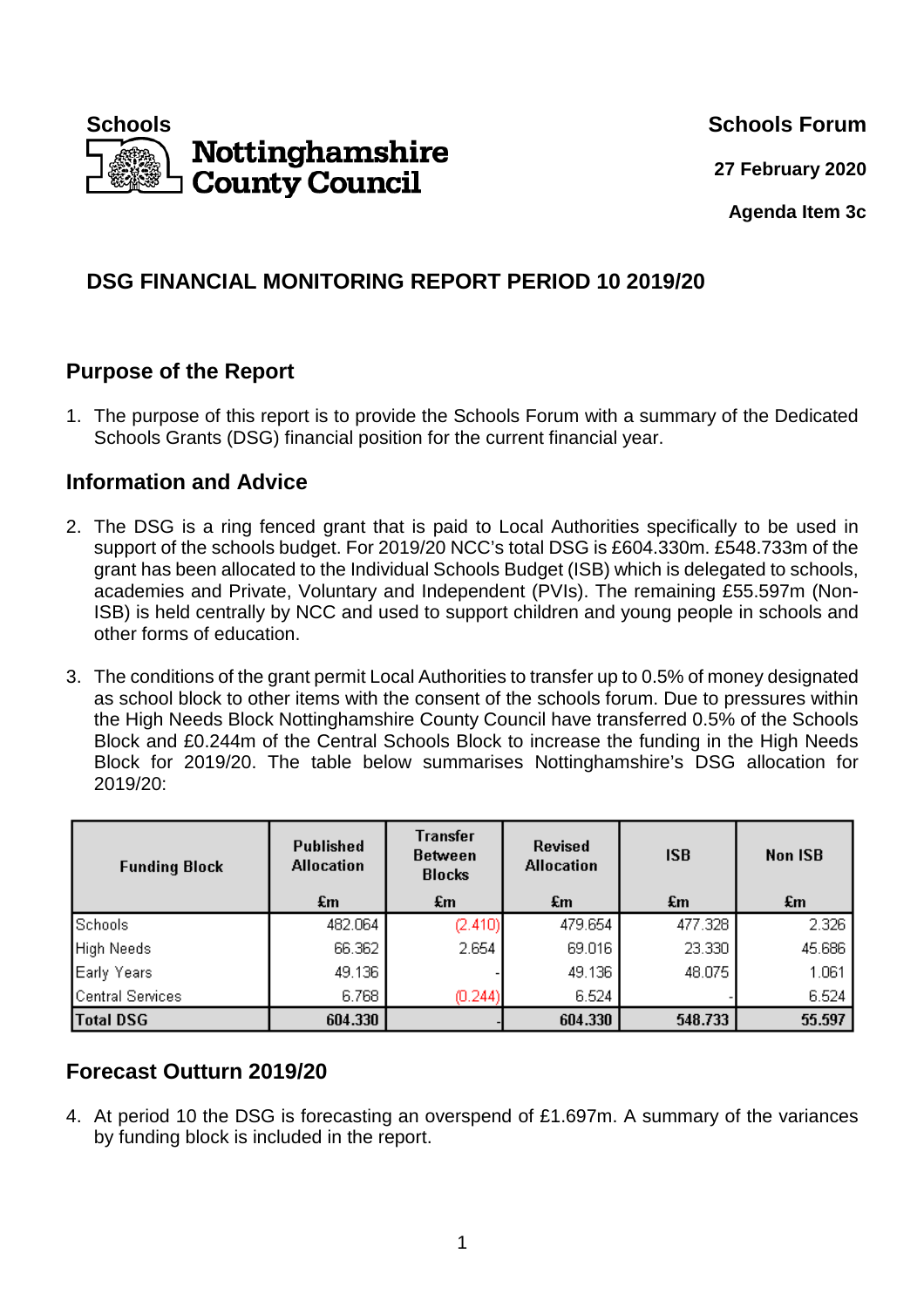| <b>Previous</b><br>Variance | <b>Funding Block</b>   | <b>Budget</b> | <b>Forecast</b><br><b>Expenditure</b> | <b>Forecast</b><br>Variance |
|-----------------------------|------------------------|---------------|---------------------------------------|-----------------------------|
| £m                          |                        | £m            | £m                                    | £m                          |
|                             | - Schools              | 479.654       | 479.654                               |                             |
|                             | 1.549 High Needs       | 69.016        | 70.971                                | 1.955                       |
|                             | (1.390) Early Years    | 49.136        | 48.736                                | (0.400)                     |
|                             | 0.153 Central Services | 6.524         | 6.666                                 | 0.142                       |
| $0.312$ Total               |                        | 604.330       | 606.027                               | 1.697                       |

### **Explanation of Significant Under and Overspends**

#### 5. High Needs Block £2.0m overspend

**Appendix A** provides a full breakdown of the variances within the High Needs Block.

As detailed in paragraph 3, the High Needs Block has been increased for 2019/20 by transferring £2.654m of funding from the Schools and Central Schools Services Blocks. If these transfers had not taken place then the High Needs Block would have a forecast overspend of £4.609m for 2019/20

#### 6. Early Years Block £0.4m underspend

The forecast for 2019/20 has been calculated by Children and Families Finance and is based on the trend in termly pupil number fluctuations continuing from 2018/19 into 2019/20.

This underspend is forecast due to the fluctuations in the number of 3 and 4 year old places (Universal and Additional) being funded by the Early Years Block in each term of the year.

For 2019/20 the funding received by Nottinghamshire was based on the number of children recorded on the January 2019 and January 2020 censuses.

Funding = 
$$
5/12
$$
 Jan 2019 +  $7/12$  Jan 2020

The payments made to providers are based on the number of children recorded on the termly school census or headcount return, this means that the number of places funded by the Early Years Block can fluctuate dramatically from term to term.

**Appendix B** illustrates the termly projection of the number of children that will receive funded hours based on trend data from 2017/18 and 2018/19. The forecast shows how the fluctuations in the number of funded children cause the forecast underspend to occur. The 'dip' in number of funded places that occurs in the Autumn term is due to eligibility i.e. more and more children become eligible for their entitlement throughout the academic year (three year olds are eligible the term after they turn three), before a large proportion enter schools in the Autumn term.

In September the Schools Forum recommended that the local authority increase the basic hourly rate paid to providers of 3 and 4 year old childcare in 2019/20 by £0.10 per hour. This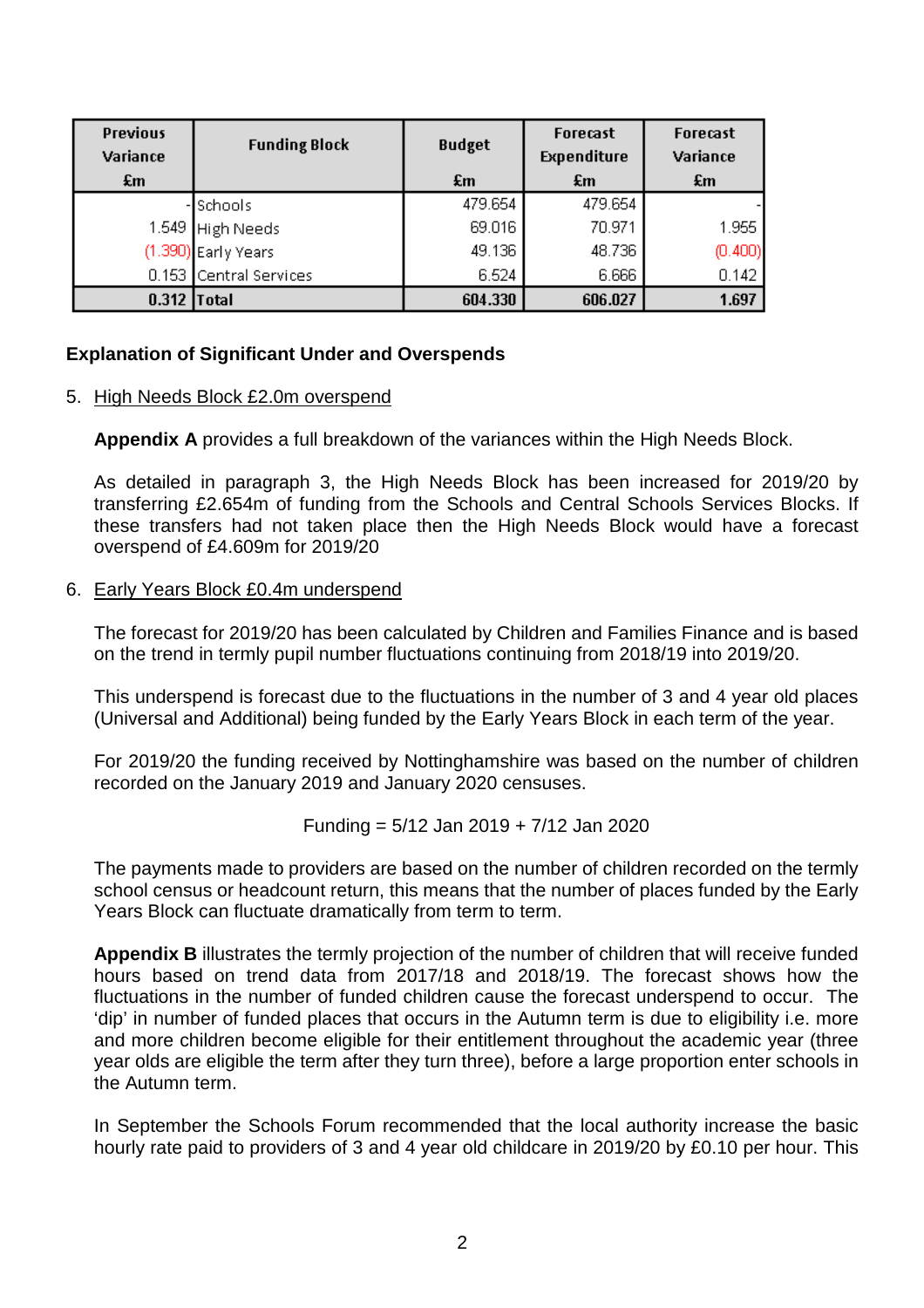recommendation has now been approved by the Secretary of State, therefore reducing the underspend by £0.990m.

7. Central School Services Blocks £0.1m overspend

The overspend is on the Educational Psychology Service. Due to grant regulations concerning the contribution to combined budgets, the funding for this service has not been increased since 2013/14 despite annual inflationary increases in costs.

### **Use of the Schools (Non-ISB) Reserve**

- 8. The accumulated Schools (Non-ISB) Reserve was £4.632m at the beginning of 2019/20. Schools Forum agreed the carry forward of £0.156m of underspends from 2018/19 to support services in 2019/20.
- 9. The Final allocation of the 2018/19 Early Years was announced by the ESFA in June 2019. Due to additional pupils being registered on the January 2019 Early Years census, this was £0.081m higher than had been anticipated.
- 10. Based on the net effect of the in-year variances detailed in this report, there is currently a projected surplus of £2.860m on the un-ringfenced Schools (non-ISB) Reserve for 2019/20.

|                                                           | £m      |
|-----------------------------------------------------------|---------|
| Opening Non ISB reserve (un-ringfenced) 01.04.2019        | 4.632   |
| 2018/19 carry forwards agreed by Schools Forum            | (0.156) |
| Early Years Block Adjustment 2018/19                      | 0.081   |
| Forecast High Needs Block Overspend 2019/20               | (1.955) |
| Forecast Central Schools Services Block overspend 2019/20 | (0.142) |
| Forecast Early Years Block Underspend 2019/20             | 0.400   |
| Forecast Non ISB reserve (un-ringfenced) 31.03.2020       | 2.860   |

- 11. Nottinghamshire have retained £1.269m of the 'growth funding' allocated through the Schools Block of the DSG. This funding is allocated by the ESFA to allow LAs to funding additional pupils in new or growing schools and in year changes to pupil numbers that schools would not otherwise receive funding for. Due to uncertainty over the growth funding to be received in future years, NCC agreed with the Schools Forum to ringfence £1.269m to fund future growth.
- 12. The reserve can be used to support additional expenditure provided that the Schools and Early Years Finance (England) Regulations 2018 are complied with.
- 13. It may be used to support central school services block expenditure provided no spending limits are breached, for example the Combined Services budgets are restricted to historic commitments and require Secretary of State approval to add new commitments or increase expenditure on existing ones.
- 14. It can also be transferred between funding blocks i.e. High Needs or Early Years Block and be allocated to schools/early years providers via the funding formula but only in advance of